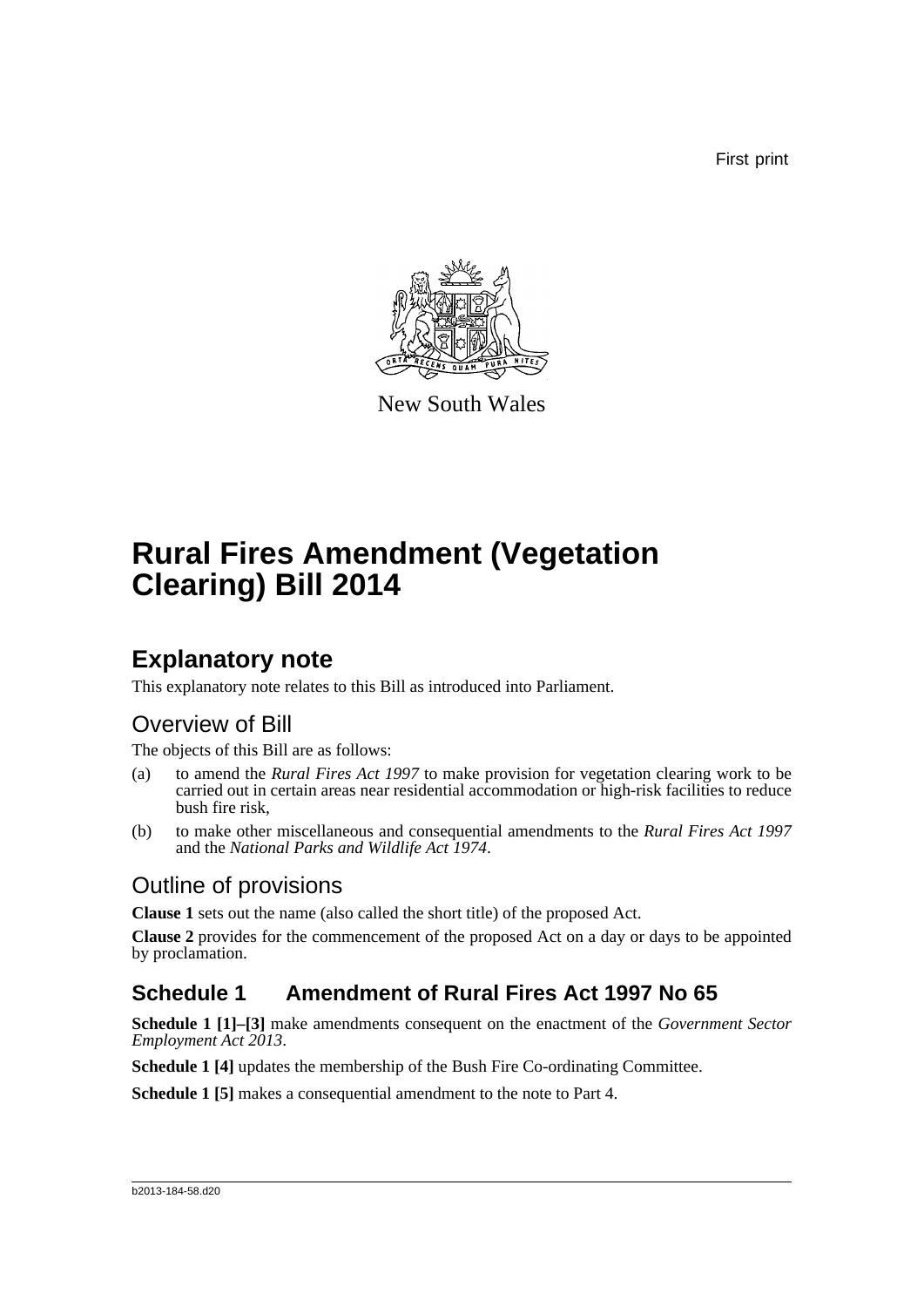**Schedule 1 [6] and [7]** provide that all bush fire hazard reduction certificates must specify the period for which the certificate operates.

**Schedule 1 [8]** provides that a bush fire hazard reduction certificate becomes effective on the date endorsed on it and operates for the period specified in it. Currently, a certificate operates only for a period of 12 months or, in some cases, 3 years.

**Schedule 1 [9]** inserts Division 9 into Part 4 to authorise vegetation clearing work to be carried out in certain areas near residential accommodation or high-risk facilities to reduce bush fire risk. The proposed Division provides that the owner of land situated within a 10/50 vegetation clearing entitlement area may carry out certain vegetation clearing work on that land despite any requirement for an approval, consent or other authorisation for the work made by other legislation.

The Commissioner of the NSW Rural Fire Service is to determine what land is a *10/50 vegetation clearing entitlement area* and identify this land on a map published on the NSW Rural Fire Service website.

The vegetation clearing work that can be carried out is the removal, destruction (by means other than by fire) or pruning of:

- (a) any vegetation (including trees or parts of trees) within 10 metres of an external wall of a building containing habitable rooms that comprises or is part of residential accommodation or a high-risk facility, and
- (b) any vegetation, except for trees or parts of trees, within 50 metres of an external wall of a building containing habitable rooms that comprises or is part of residential accommodation or a high-risk facility.

The vegetation clearing work must be carried out in accordance with the *10/50 Vegetation Clearing Code of Practice*, which is to be prepared by the Commissioner and is to deal, at a minimum, with the matters listed in proposed section 100Q (1). In addition, the Code is to be published in the Gazette and made publicly available.

For the purposes of calculating the relevant 10 or 50 metres within which vegetation can be cleared, it does not matter whether the residential accommodation or high-risk facility is located on the owner's land or on adjoining land.

The Minister is to review the proposed Division after it has been in operation for 2 years and report to the Premier on the outcome of the review.

#### **Schedule 2 Amendment of National Parks and Wildlife Act 1974 No 80**

**Schedule 2 [1] and [2]** expand the exemptions from the offences of harming or picking, or damaging the habitat of, threatened species, endangered populations or endangered ecological communities to exempt anything done in the course of carrying out vegetation clearing work under proposed section 100R of the *Rural Fires Act 1997*. However, any such exemption is subject to compliance with the *10/50 Vegetation Clearing Code of Practice* (which will place limitations on the clearing of any such species, populations or communities).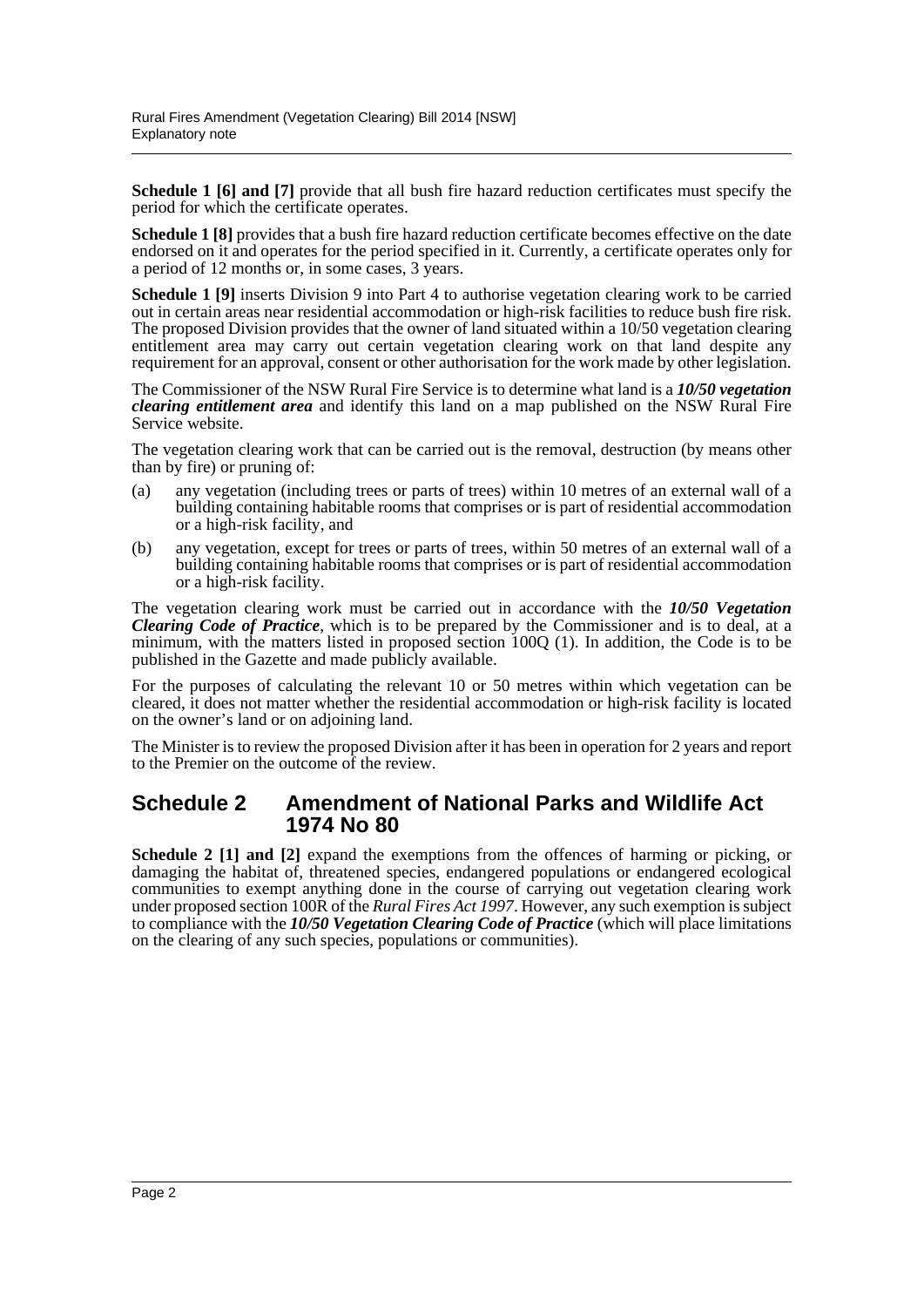First print



New South Wales

# **Rural Fires Amendment (Vegetation Clearing) Bill 2014**

## **Contents**

| Name of Act                                                        | 2  |
|--------------------------------------------------------------------|----|
| 2 Commencement                                                     |    |
| Schedule 1 Amendment of Rural Fires Act 1997 No 65                 | -3 |
| Schedule 2 Amendment of National Parks and Wildlife Act 1974 No 80 |    |
|                                                                    |    |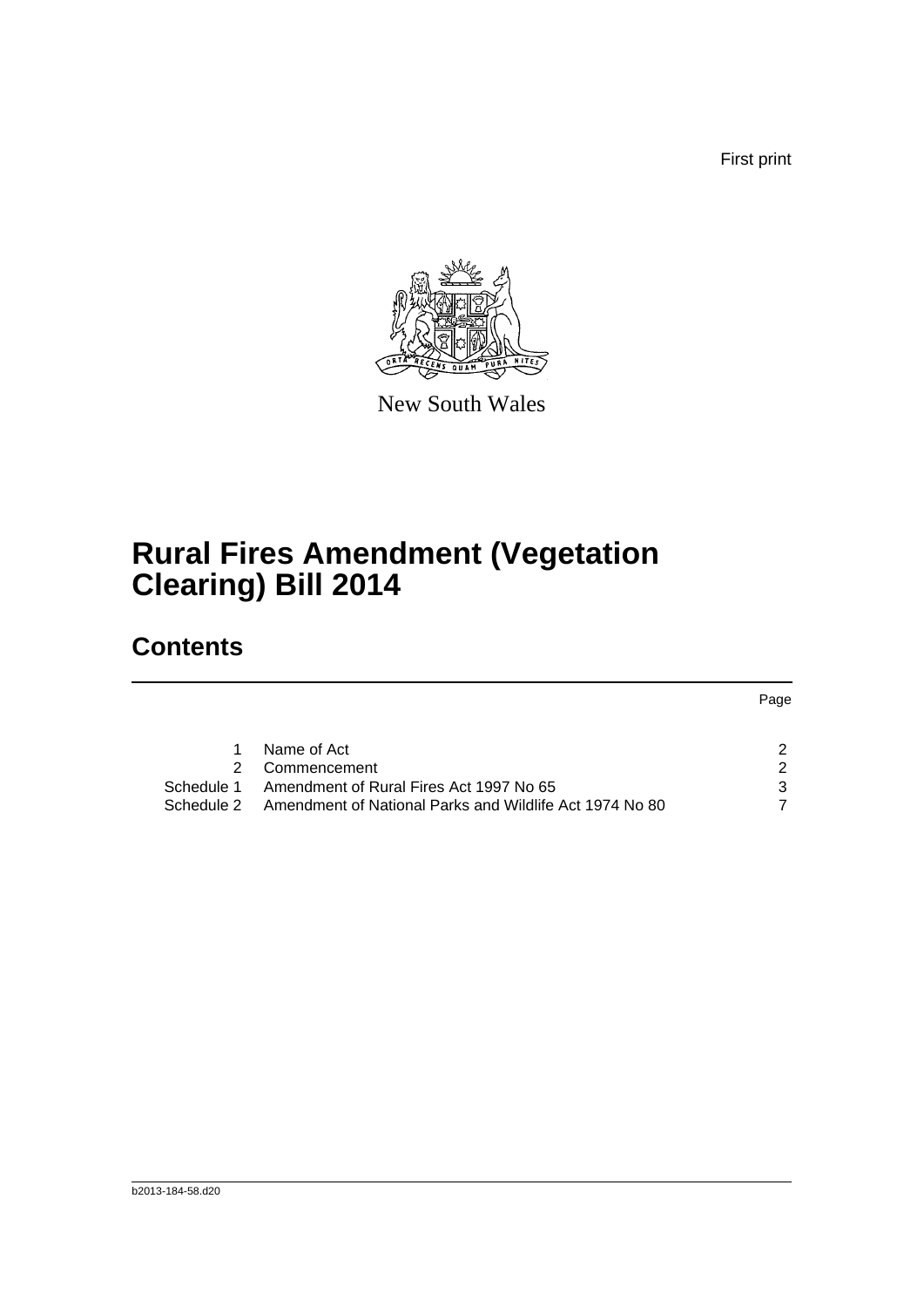

New South Wales

# **Rural Fires Amendment (Vegetation Clearing) Bill 2014**

No , 2014

#### **A Bill for**

An Act to amend the *Rural Fires Act 1997* in relation to vegetation clearing work in certain areas and bush fire hazard reduction certificates; and for other purposes.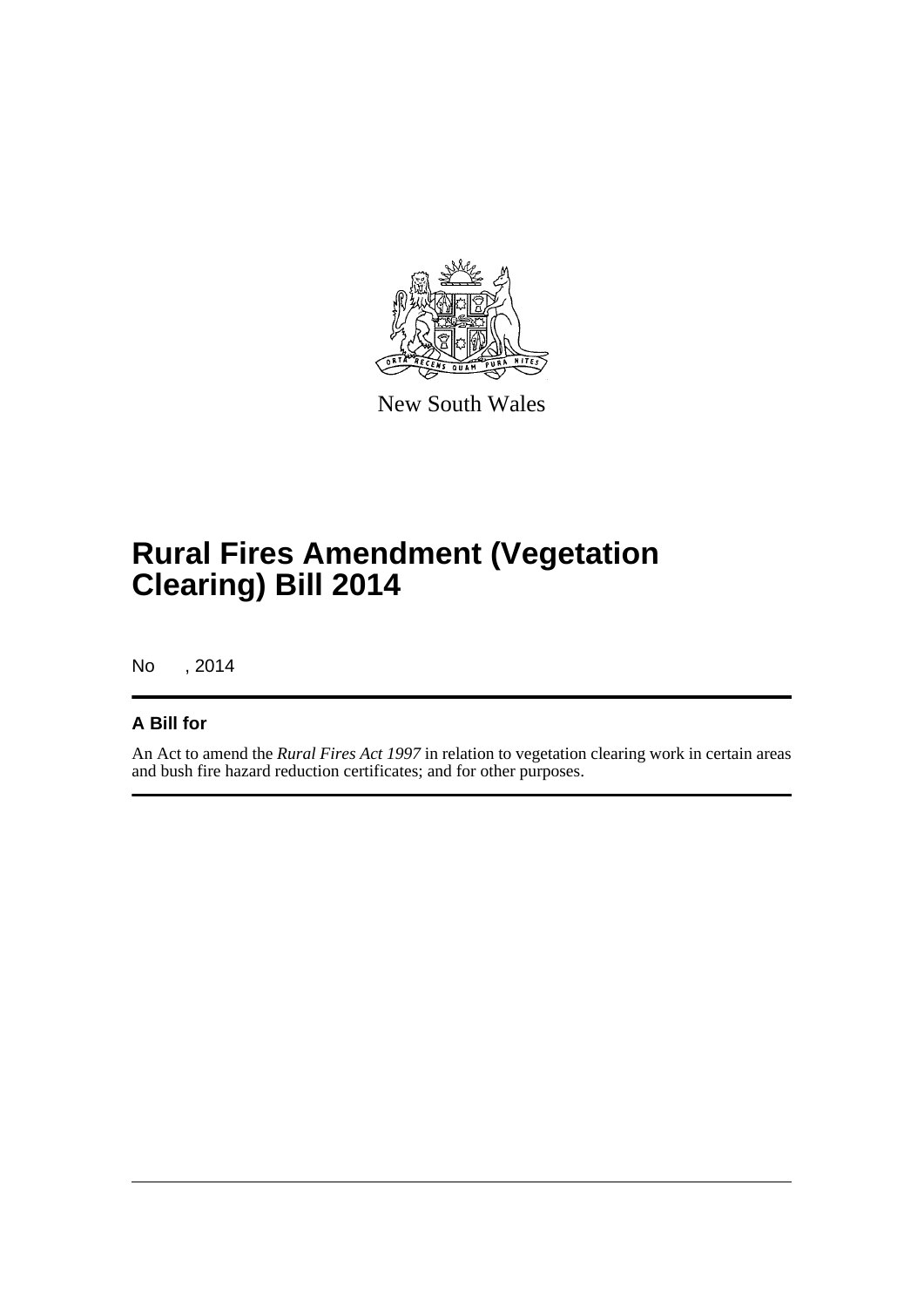Rural Fires Amendment (Vegetation Clearing) Bill 2014 [NSW]

<span id="page-4-1"></span><span id="page-4-0"></span>

| The Legislature of New South Wales enacts: |                                                                       |               |
|--------------------------------------------|-----------------------------------------------------------------------|---------------|
|                                            | Name of Act                                                           | $\mathcal{P}$ |
|                                            | This Act is the Rural Fires Amendment (Vegetation Clearing) Act 2014. | 3             |
|                                            | <b>Commencement</b>                                                   | 4             |
|                                            | This Act commences on a day or days to be appointed by proclamation.  | 5             |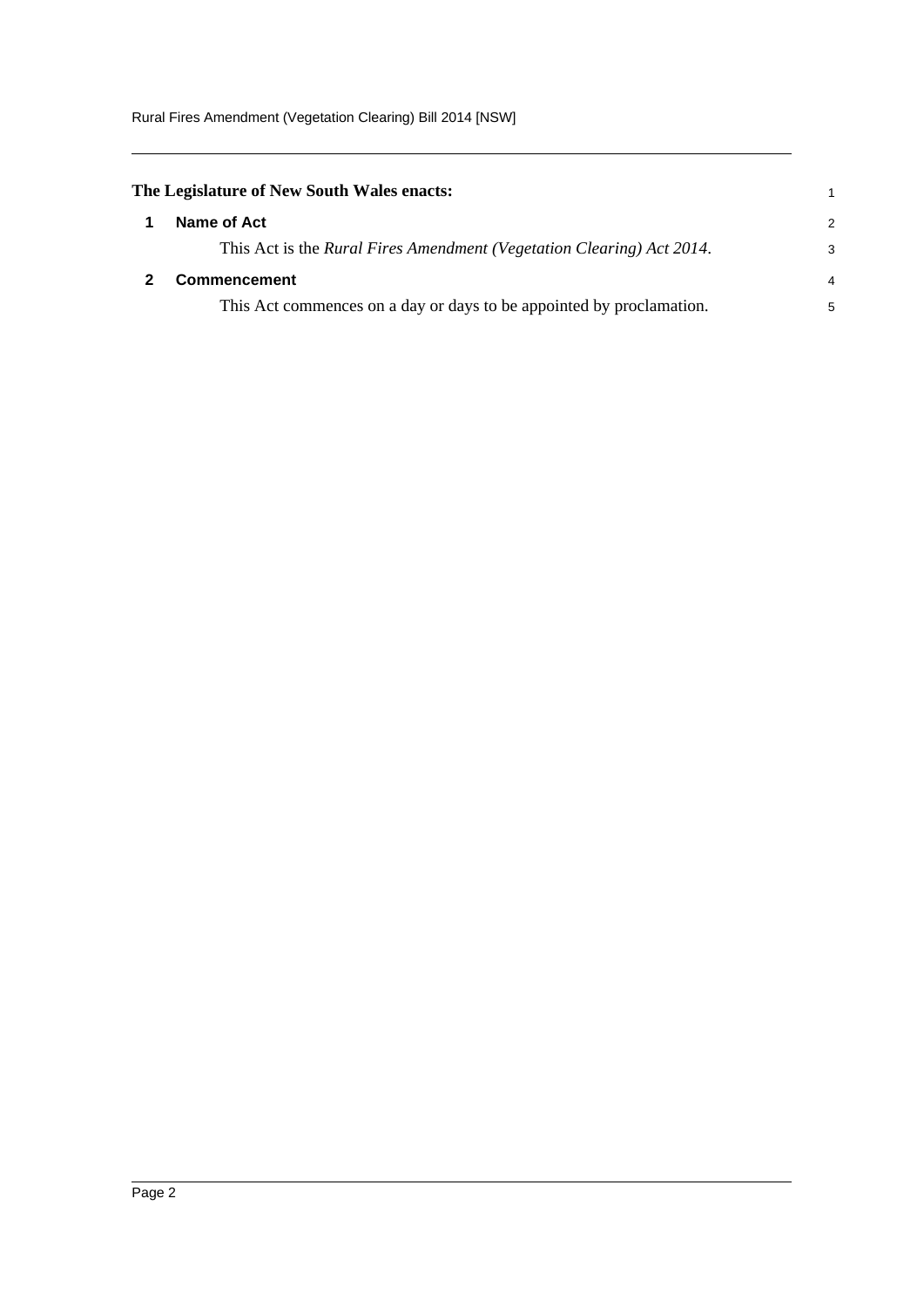<span id="page-5-0"></span>

|       | <b>Schedule 1</b>                   | <b>Amendment of Rural Fires Act 1997 No 65</b>                                                                                                                     | 1              |
|-------|-------------------------------------|--------------------------------------------------------------------------------------------------------------------------------------------------------------------|----------------|
| [1]   |                                     | Section 47 Membership and procedure of Bush Fire Co-ordinating Committee                                                                                           | $\overline{a}$ |
|       |                                     | Omit "member of staff of" wherever occurring in section 47 (1) (b)–(d) and (l).                                                                                    | 3              |
|       |                                     | Insert instead "person employed in".                                                                                                                               | 4              |
| $[2]$ | Section 47 (1) (c)                  |                                                                                                                                                                    | 5              |
|       |                                     | Omit "members of staff of". Insert instead "persons employed in".                                                                                                  | 6              |
| $[3]$ | Section 47 (1) (c)                  |                                                                                                                                                                    | 7              |
|       |                                     | Omit "Director-General". Insert instead "Secretary".                                                                                                               | 8              |
| [4]   | Section 47 (1) (k)                  |                                                                                                                                                                    | 9              |
|       | Omit the paragraph. Insert instead: |                                                                                                                                                                    | 10             |
|       | (k)                                 | a person employed in the Ministry for Police and Emergency Services<br>nominated by the Minister for Police and Emergency Services,                                | 11<br>12       |
| [5]   | Part 4 Bush fire prevention         |                                                                                                                                                                    | 13             |
|       | Part 4.                             | Insert "and vegetation clearing work" after "bush fire hazard reduction work" in the note to                                                                       | 14<br>15       |
| [6]   |                                     | Section 100F Issue of bush fire hazard reduction certificates                                                                                                      | 16             |
|       |                                     | Insert at the end of section $100F(6)(c)$ :                                                                                                                        | 17             |
|       |                                     | , and                                                                                                                                                              | 18             |
|       | (d)                                 | specify the period for which the bush fire hazard reduction certificate<br>operates.                                                                               | 19<br>20       |
| $[7]$ |                                     | Section 100G Bush fire hazard reduction certificates of certifying authorities                                                                                     | 21             |
|       |                                     | Insert at the end of section $100G(2)$ (b):                                                                                                                        | 22             |
|       |                                     | , and                                                                                                                                                              | 23             |
|       | (c)                                 | specify the period for which the bush fire hazard reduction certificate<br>operates.                                                                               | 24<br>25       |
| [8]   | <b>Section 100I</b>                 |                                                                                                                                                                    | 26             |
|       | Omit the section. Insert instead:   |                                                                                                                                                                    | 27             |
|       | <b>1001</b>                         | Duration of bush fire hazard reduction certificate                                                                                                                 | 28             |
|       |                                     | A bush fire hazard reduction certificate becomes effective on the date<br>endorsed on the certificate and operates for the period specified in the<br>certificate. | 29<br>30<br>31 |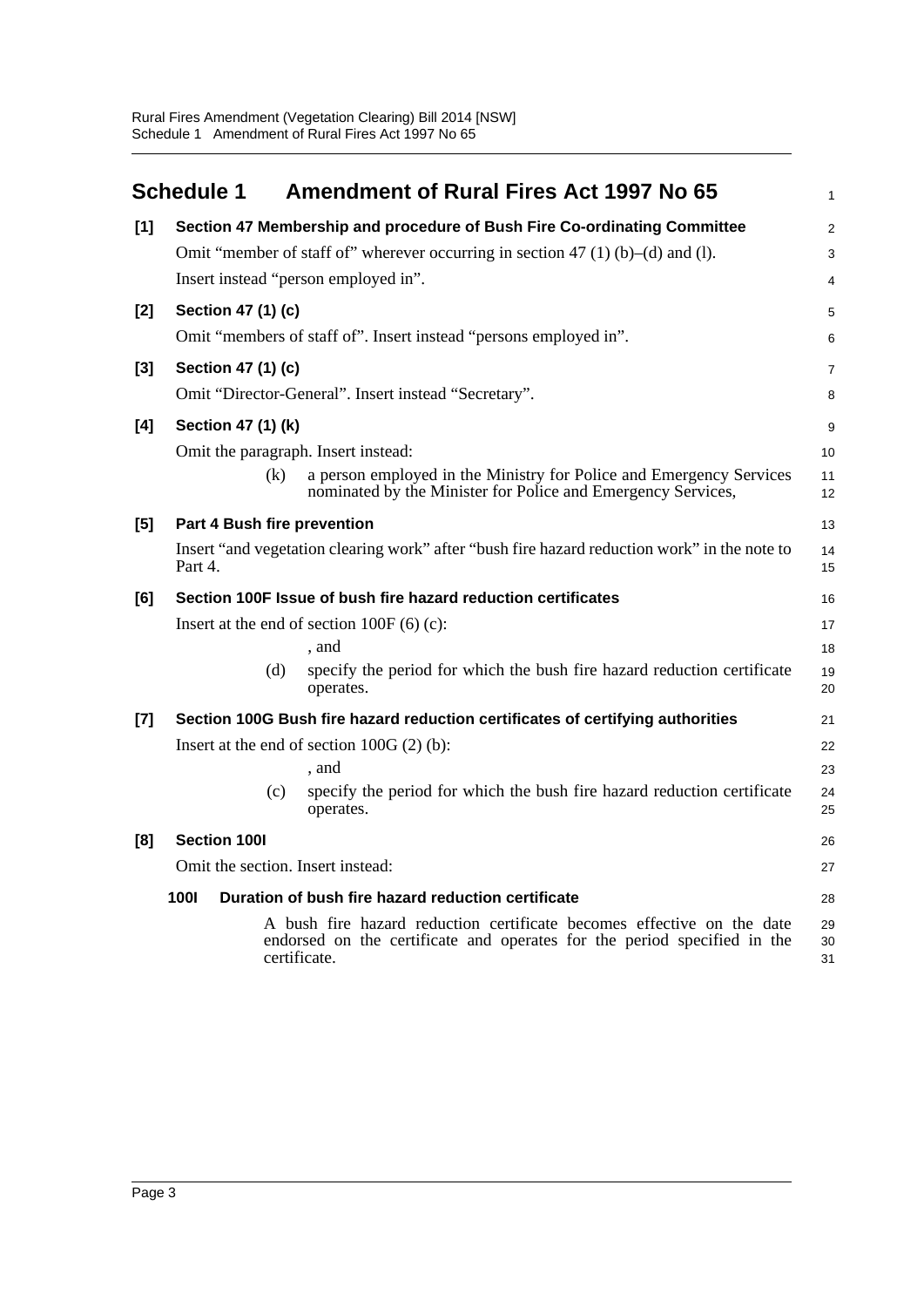| <b>Insert after Division 8:</b><br>$\overline{c}$<br><b>Division 9</b><br><b>Vegetation clearing work</b><br>3<br>100P<br><b>Definitions</b><br>4<br>In this Division:<br>5<br>10/50 Vegetation Clearing Code of Practice means a code of practice under<br>6<br>section 100Q, as in force from time to time, relating to the clearing of<br>7<br>vegetation on land situated in a 10/50 vegetation clearing entitlement area.<br>8<br>10/50 vegetation clearing entitlement area means land determined by the<br>9<br>Commissioner to be a 10/50 vegetation clearing entitlement area and<br>10<br>identified on a map published on the NSW Rural Fire Service website.<br>11<br><i>high-risk facility</i> means a child care centre, school or hospital within the<br>12<br>meaning of the Standard Instrument.<br>13<br><i>residential accommodation means:</i><br>14<br>(a)<br>residential accommodation within the meaning of the Standard<br>15<br>Instrument, and<br>16<br>(b)<br>tourist and visitor accommodation within the meaning of the Standard<br>17<br>Instrument, and<br>18<br>caravans installed in caravan parks within the meaning of the Standard<br>(c)<br>19<br>Instrument, and<br>20<br>manufactured homes installed in manufactured home estates within the<br>(d)<br>21<br>meaning of the Local Government Act 1993.<br>22<br><b>Standard Instrument</b> means the standard local environmental planning<br>23<br>instrument prescribed by the Standard Instrument (Local Environmental<br>24<br>Plans) Order 2006.<br>25<br><i>tree</i> means a perennial woody plant having a single stem or trunk and which<br>26<br>is 3 or more metres in height and the trunk of which has a circumference at a<br>27<br>height of 1.3 metres above the ground of more than 0.3 metre. A <i>tree</i> does not<br>28<br>include a shrub, which is a small, low growing, woody plant with multiple<br>29<br>stems, nor a vine, which is a woody plant that depends on an erect substrate to<br>30<br>grow on.<br>31<br>100Q<br>The 10/50 Vegetation Clearing Code of Practice<br>32<br>(1)<br>The Commissioner is to prepare a 10/50 Vegetation Clearing Code of Practice<br>33<br>for the carrying out of vegetation clearing work on land situated within a<br>34<br>10/50 vegetation clearing entitlement area pursuant to section 100R. The Code<br>35<br>must (without limitation) deal with the following:<br>36<br>the type of vegetation that can and cannot be cleared, including the<br>(a)<br>37<br>types of trees,<br>38<br>the circumstances in which vegetation should be pruned and not entirely<br>(b)<br>39<br>removed,<br>40<br>use of herbicides,<br>(c)<br>41<br>(d)<br>managing soil erosion and landslip risks,<br>42<br>protection of riparian buffer zones,<br>(e)<br>43<br>protection of Aboriginal and other cultural heritage,<br>(f)<br>44 | [9] |  | Part 4, Division 9 |  |  | 1 |
|--------------------------------------------------------------------------------------------------------------------------------------------------------------------------------------------------------------------------------------------------------------------------------------------------------------------------------------------------------------------------------------------------------------------------------------------------------------------------------------------------------------------------------------------------------------------------------------------------------------------------------------------------------------------------------------------------------------------------------------------------------------------------------------------------------------------------------------------------------------------------------------------------------------------------------------------------------------------------------------------------------------------------------------------------------------------------------------------------------------------------------------------------------------------------------------------------------------------------------------------------------------------------------------------------------------------------------------------------------------------------------------------------------------------------------------------------------------------------------------------------------------------------------------------------------------------------------------------------------------------------------------------------------------------------------------------------------------------------------------------------------------------------------------------------------------------------------------------------------------------------------------------------------------------------------------------------------------------------------------------------------------------------------------------------------------------------------------------------------------------------------------------------------------------------------------------------------------------------------------------------------------------------------------------------------------------------------------------------------------------------------------------------------------------------------------------------------------------------------------------------------------------------------------------------------------------------------------------------------------------------------------------------------------------------------------------------------------------------------------------------------------------------------------------------------------------------------------------------------------------------------------|-----|--|--------------------|--|--|---|
|                                                                                                                                                                                                                                                                                                                                                                                                                                                                                                                                                                                                                                                                                                                                                                                                                                                                                                                                                                                                                                                                                                                                                                                                                                                                                                                                                                                                                                                                                                                                                                                                                                                                                                                                                                                                                                                                                                                                                                                                                                                                                                                                                                                                                                                                                                                                                                                                                                                                                                                                                                                                                                                                                                                                                                                                                                                                                      |     |  |                    |  |  |   |
|                                                                                                                                                                                                                                                                                                                                                                                                                                                                                                                                                                                                                                                                                                                                                                                                                                                                                                                                                                                                                                                                                                                                                                                                                                                                                                                                                                                                                                                                                                                                                                                                                                                                                                                                                                                                                                                                                                                                                                                                                                                                                                                                                                                                                                                                                                                                                                                                                                                                                                                                                                                                                                                                                                                                                                                                                                                                                      |     |  |                    |  |  |   |
|                                                                                                                                                                                                                                                                                                                                                                                                                                                                                                                                                                                                                                                                                                                                                                                                                                                                                                                                                                                                                                                                                                                                                                                                                                                                                                                                                                                                                                                                                                                                                                                                                                                                                                                                                                                                                                                                                                                                                                                                                                                                                                                                                                                                                                                                                                                                                                                                                                                                                                                                                                                                                                                                                                                                                                                                                                                                                      |     |  |                    |  |  |   |
|                                                                                                                                                                                                                                                                                                                                                                                                                                                                                                                                                                                                                                                                                                                                                                                                                                                                                                                                                                                                                                                                                                                                                                                                                                                                                                                                                                                                                                                                                                                                                                                                                                                                                                                                                                                                                                                                                                                                                                                                                                                                                                                                                                                                                                                                                                                                                                                                                                                                                                                                                                                                                                                                                                                                                                                                                                                                                      |     |  |                    |  |  |   |
|                                                                                                                                                                                                                                                                                                                                                                                                                                                                                                                                                                                                                                                                                                                                                                                                                                                                                                                                                                                                                                                                                                                                                                                                                                                                                                                                                                                                                                                                                                                                                                                                                                                                                                                                                                                                                                                                                                                                                                                                                                                                                                                                                                                                                                                                                                                                                                                                                                                                                                                                                                                                                                                                                                                                                                                                                                                                                      |     |  |                    |  |  |   |
|                                                                                                                                                                                                                                                                                                                                                                                                                                                                                                                                                                                                                                                                                                                                                                                                                                                                                                                                                                                                                                                                                                                                                                                                                                                                                                                                                                                                                                                                                                                                                                                                                                                                                                                                                                                                                                                                                                                                                                                                                                                                                                                                                                                                                                                                                                                                                                                                                                                                                                                                                                                                                                                                                                                                                                                                                                                                                      |     |  |                    |  |  |   |
|                                                                                                                                                                                                                                                                                                                                                                                                                                                                                                                                                                                                                                                                                                                                                                                                                                                                                                                                                                                                                                                                                                                                                                                                                                                                                                                                                                                                                                                                                                                                                                                                                                                                                                                                                                                                                                                                                                                                                                                                                                                                                                                                                                                                                                                                                                                                                                                                                                                                                                                                                                                                                                                                                                                                                                                                                                                                                      |     |  |                    |  |  |   |
|                                                                                                                                                                                                                                                                                                                                                                                                                                                                                                                                                                                                                                                                                                                                                                                                                                                                                                                                                                                                                                                                                                                                                                                                                                                                                                                                                                                                                                                                                                                                                                                                                                                                                                                                                                                                                                                                                                                                                                                                                                                                                                                                                                                                                                                                                                                                                                                                                                                                                                                                                                                                                                                                                                                                                                                                                                                                                      |     |  |                    |  |  |   |
|                                                                                                                                                                                                                                                                                                                                                                                                                                                                                                                                                                                                                                                                                                                                                                                                                                                                                                                                                                                                                                                                                                                                                                                                                                                                                                                                                                                                                                                                                                                                                                                                                                                                                                                                                                                                                                                                                                                                                                                                                                                                                                                                                                                                                                                                                                                                                                                                                                                                                                                                                                                                                                                                                                                                                                                                                                                                                      |     |  |                    |  |  |   |
|                                                                                                                                                                                                                                                                                                                                                                                                                                                                                                                                                                                                                                                                                                                                                                                                                                                                                                                                                                                                                                                                                                                                                                                                                                                                                                                                                                                                                                                                                                                                                                                                                                                                                                                                                                                                                                                                                                                                                                                                                                                                                                                                                                                                                                                                                                                                                                                                                                                                                                                                                                                                                                                                                                                                                                                                                                                                                      |     |  |                    |  |  |   |
|                                                                                                                                                                                                                                                                                                                                                                                                                                                                                                                                                                                                                                                                                                                                                                                                                                                                                                                                                                                                                                                                                                                                                                                                                                                                                                                                                                                                                                                                                                                                                                                                                                                                                                                                                                                                                                                                                                                                                                                                                                                                                                                                                                                                                                                                                                                                                                                                                                                                                                                                                                                                                                                                                                                                                                                                                                                                                      |     |  |                    |  |  |   |
|                                                                                                                                                                                                                                                                                                                                                                                                                                                                                                                                                                                                                                                                                                                                                                                                                                                                                                                                                                                                                                                                                                                                                                                                                                                                                                                                                                                                                                                                                                                                                                                                                                                                                                                                                                                                                                                                                                                                                                                                                                                                                                                                                                                                                                                                                                                                                                                                                                                                                                                                                                                                                                                                                                                                                                                                                                                                                      |     |  |                    |  |  |   |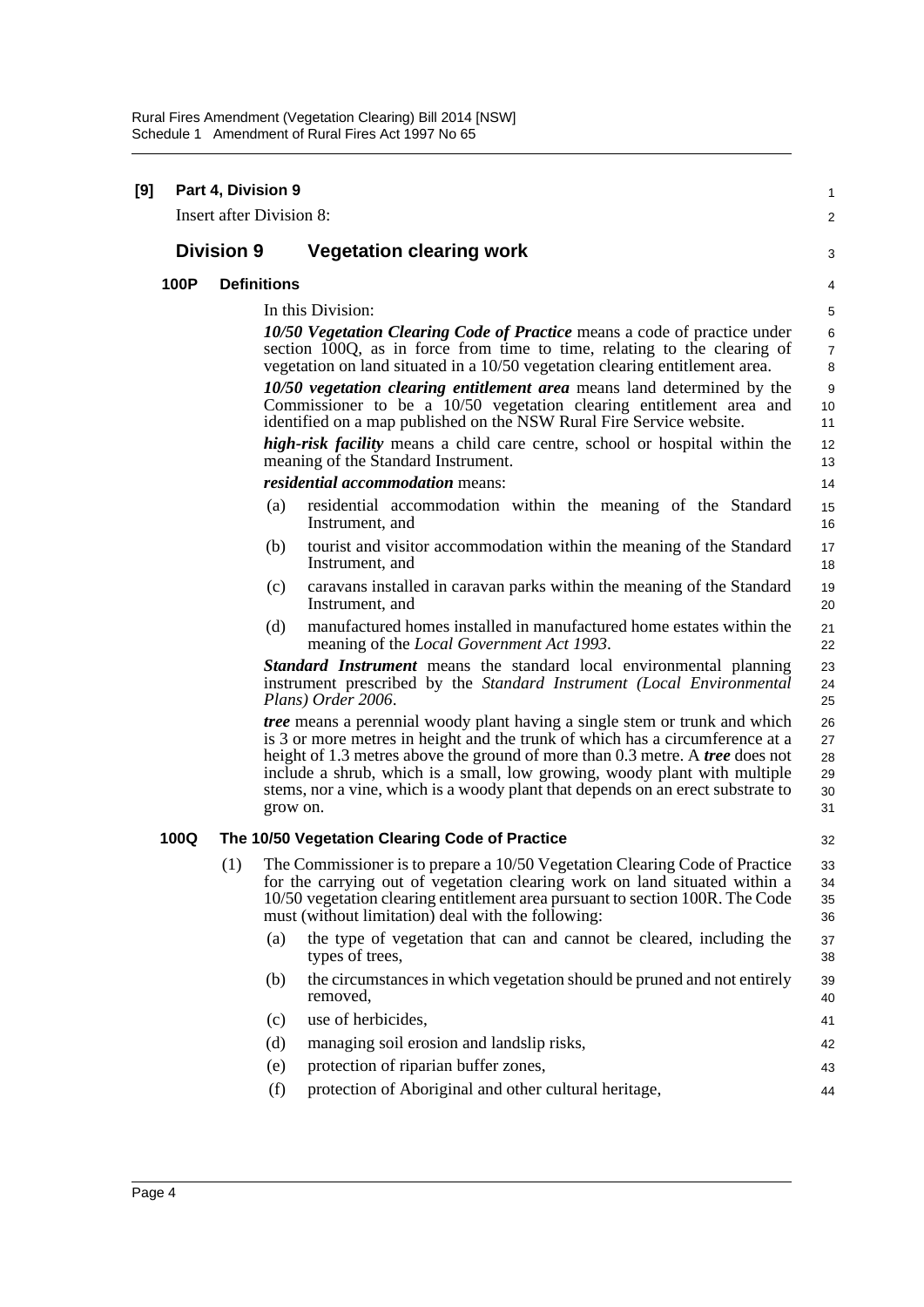|             |     | (g)<br>protection of vegetation that the owner of the land on which vegetation<br>clearing work may be carried out is under a legal obligation to preserve<br>by agreement or otherwise.                                                                                                                                                                                                                | $\mathbf{1}$<br>2<br>$\mathbf{3}$ |
|-------------|-----|---------------------------------------------------------------------------------------------------------------------------------------------------------------------------------------------------------------------------------------------------------------------------------------------------------------------------------------------------------------------------------------------------------|-----------------------------------|
|             | (2) | The Commissioner may amend the 10/50 Vegetation Clearing Code of<br>Practice from time to time.                                                                                                                                                                                                                                                                                                         | $\overline{4}$<br>5               |
|             | (3) | The 10/50 Vegetation Clearing Code of Practice prepared under this section,<br>including any amendment of the Code:                                                                                                                                                                                                                                                                                     | 6<br>$\overline{7}$               |
|             |     | (a)<br>must be published in the Gazette, and                                                                                                                                                                                                                                                                                                                                                            | 8                                 |
|             |     | (b)<br>takes effect on the day on which it is published in the Gazette.                                                                                                                                                                                                                                                                                                                                 | 9                                 |
|             | (4) | The 10/50 Vegetation Clearing Code of Practice is to be made publicly<br>available, as soon as practicable after publication in the Gazette:                                                                                                                                                                                                                                                            | 10<br>11                          |
|             |     | by publishing it on the NSW Rural Fire Service website, and<br>(a)                                                                                                                                                                                                                                                                                                                                      | 12                                |
|             |     | (b)<br>by providing it as a hardcopy, on request and without charge, to any<br>owner of land situated within a 10/50 vegetation clearing entitlement<br>area.                                                                                                                                                                                                                                           | 13<br>14<br>15                    |
| <b>100R</b> |     | <b>Carrying out vegetation clearing work</b>                                                                                                                                                                                                                                                                                                                                                            | 16                                |
|             | (1) | The owner of land situated within a 10/50 vegetation clearing entitlement area<br>may carry out any of the following vegetation clearing work on that land<br>despite any requirement for an approval, consent or other authorisation for the<br>work made by the Native Vegetation Act 2003 or the Environmental Planning<br>and Assessment Act 1979 or any other Act or instrument made under an Act: | 17<br>18<br>19<br>20<br>21        |
|             |     | the removal, destruction (by means other than by fire) or pruning of any<br>(a)<br>vegetation (including trees or parts of trees) within 10 metres,                                                                                                                                                                                                                                                     | 22<br>23                          |
|             |     | the removal, destruction (by means other than by fire) or pruning of any<br>(b)<br>vegetation, except for trees or parts of trees, within 50 metres,                                                                                                                                                                                                                                                    | 24<br>25                          |
|             |     | of an external wall of a building containing habitable rooms that comprises or<br>is part of residential accommodation or a high-risk facility.                                                                                                                                                                                                                                                         | 26<br>27                          |
|             | (2) | Vegetation clearing work carried out pursuant to subsection (1) must be<br>carried out in accordance with the 10/50 Vegetation Clearing Code of Practice.                                                                                                                                                                                                                                               | 28<br>29                          |
|             | (3) | It does not matter whether the residential accommodation or high-risk facility<br>is located on the owner's land or on adjoining land.                                                                                                                                                                                                                                                                  | 30<br>31                          |
|             | (4) | Vegetation clearing work on any land may only be carried out pursuant to<br>subsection $(1)$ by or with the authority of the owner of the land.                                                                                                                                                                                                                                                         | 32<br>33                          |
|             | (5) | This section does not apply to a building containing habitable rooms if there is<br>no development consent or other lawful authority under the <i>Environmental</i><br>Planning and Assessment Act 1979 for the use of those rooms as habitable<br>rooms.                                                                                                                                               | 34<br>35<br>36<br>37              |
|             | (6) | The Commissioner may prescribe in the 10/50 Vegetation Clearing Code of<br>Practice whether particular rooms of a building are or are not habitable and<br>what is or is not an external wall of a building.                                                                                                                                                                                            | 38<br>39<br>40                    |
| <b>100S</b> |     | <b>Review of Division</b>                                                                                                                                                                                                                                                                                                                                                                               | 41                                |
|             | (1) | The Minister is to review this Division to determine whether the policy<br>objectives of the Division remain valid and whether the terms of the Division<br>remain appropriate for securing those objectives. The Minister may engage<br>persons to assist in the review.                                                                                                                               | 42<br>43<br>44<br>45              |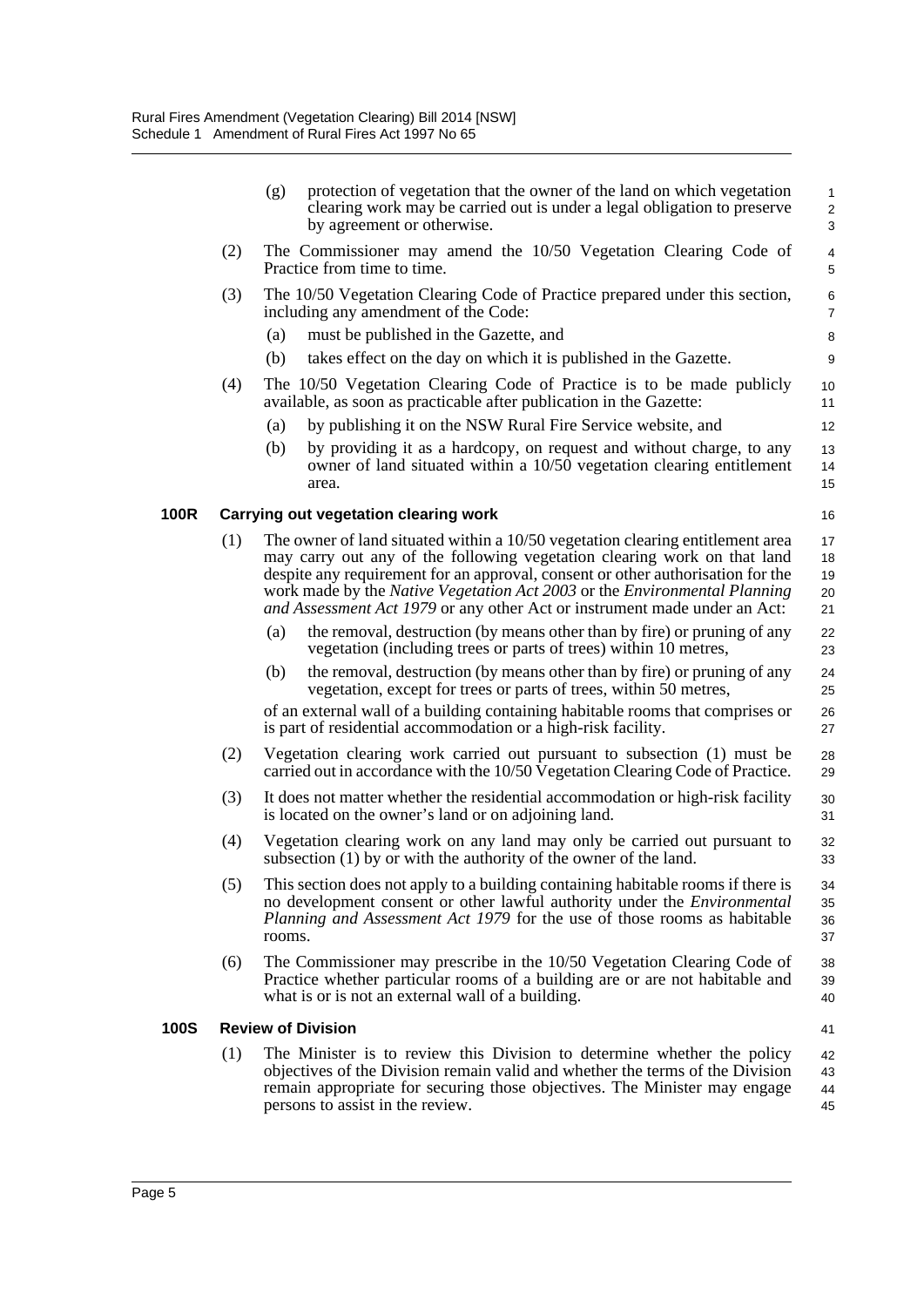| (2) | The review is to be undertaken as soon as possible after the period of 2 years<br>from the date of commencement of this Division. | $\overline{1}$ |
|-----|-----------------------------------------------------------------------------------------------------------------------------------|----------------|
| (3) | The Minister is to report to the Premier on the outcome of the review as soon<br>as practicable after the review is completed.    | -3<br>4        |